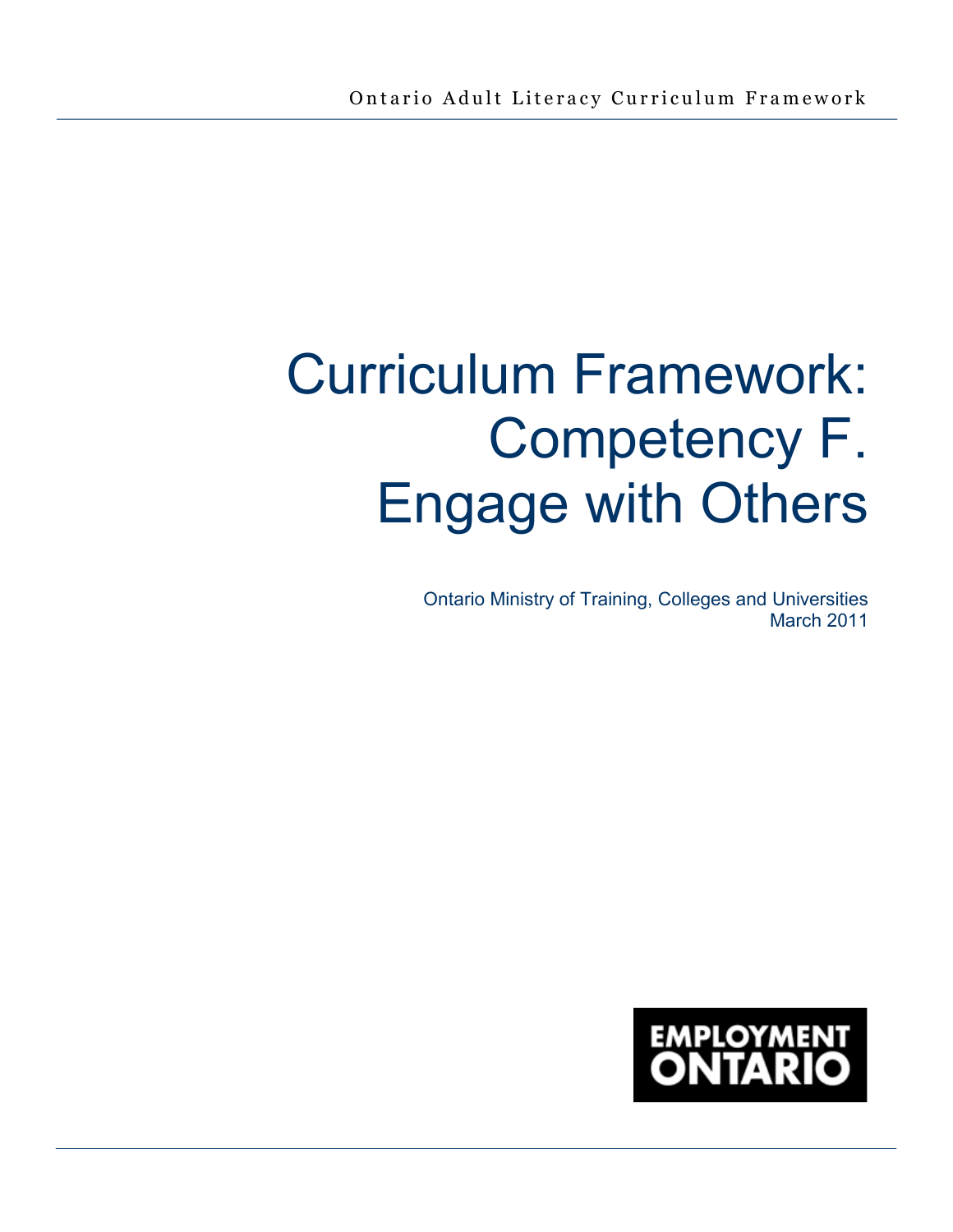# **F**  Engage with Others

## *F. Engage with Others* rests upon a series of interactions and collaborations between individuals extended over an indeterminate period of time. These interactions call upon communication skills as well as soft skills, such as interpersonal skills, to establish and maintain associations or relationships, with the ultimate goal of achieving a shared outcome. This competency differs from *B1. Interact with others* which focuses on single exchanges.

Opportunities are provided for learners to become aware of how to competently manage situations that involve others. Learners engage with each other in the process of carrying out tasks, such as planning events, working together to design products, and working on group assignments.

Although the competency *F. Engage with Others* is not organized by task groups or Levels, it is composed of performance descriptors, observable characteristics of learner performance. Performance descriptors of this competency also apply to tasks across learning levels throughout the Curriculum Framework. All tasks that involve engagement with others can be rated for complexity under this competency.

Practitioners can use performance descriptors to identify the abilities learners have and the abilities they need to develop for successful transitions. Learners can use performance descriptors to self-assess.